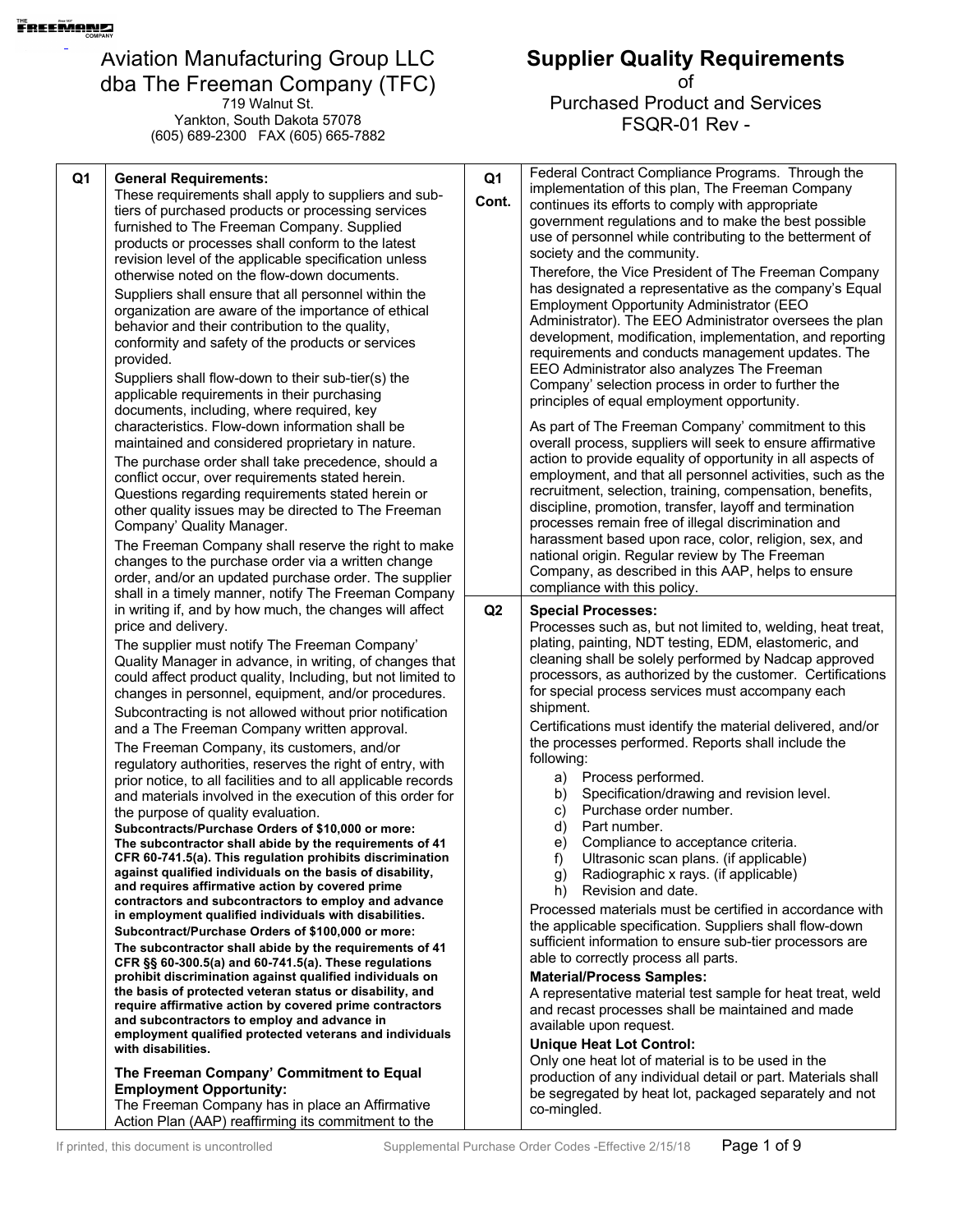719 Walnut St. Yankton, South Dakota 57078 (605) 689-2300 FAX (605) 665-7882

## **Supplier Quality Requirements**

|    | spirit and letter of affirmative action law, including                                                                                                                                                                                                                                                                                                                                                                                                                                                                                                                                                                                                                                                                                                                                                                                                                                          |    | Q2 (Cont). Brazing/Welding Approvals:                                                                                                                                                                                                                                                                                                                                                                                                                                                                                                                                                                                                                                                                                                                                                                                                                                                                                                                                                                                                                                                                                                                                                                          |
|----|-------------------------------------------------------------------------------------------------------------------------------------------------------------------------------------------------------------------------------------------------------------------------------------------------------------------------------------------------------------------------------------------------------------------------------------------------------------------------------------------------------------------------------------------------------------------------------------------------------------------------------------------------------------------------------------------------------------------------------------------------------------------------------------------------------------------------------------------------------------------------------------------------|----|----------------------------------------------------------------------------------------------------------------------------------------------------------------------------------------------------------------------------------------------------------------------------------------------------------------------------------------------------------------------------------------------------------------------------------------------------------------------------------------------------------------------------------------------------------------------------------------------------------------------------------------------------------------------------------------------------------------------------------------------------------------------------------------------------------------------------------------------------------------------------------------------------------------------------------------------------------------------------------------------------------------------------------------------------------------------------------------------------------------------------------------------------------------------------------------------------------------|
|    | those administered by the U.S. Department of Labor's<br>Office of                                                                                                                                                                                                                                                                                                                                                                                                                                                                                                                                                                                                                                                                                                                                                                                                                               |    | The procedure used and a representative sample of<br>actual joint configuration shall be submitted for approval<br>prior to production.                                                                                                                                                                                                                                                                                                                                                                                                                                                                                                                                                                                                                                                                                                                                                                                                                                                                                                                                                                                                                                                                        |
|    |                                                                                                                                                                                                                                                                                                                                                                                                                                                                                                                                                                                                                                                                                                                                                                                                                                                                                                 |    |                                                                                                                                                                                                                                                                                                                                                                                                                                                                                                                                                                                                                                                                                                                                                                                                                                                                                                                                                                                                                                                                                                                                                                                                                |
|    |                                                                                                                                                                                                                                                                                                                                                                                                                                                                                                                                                                                                                                                                                                                                                                                                                                                                                                 |    |                                                                                                                                                                                                                                                                                                                                                                                                                                                                                                                                                                                                                                                                                                                                                                                                                                                                                                                                                                                                                                                                                                                                                                                                                |
| Q3 | <b>Supplier Quality System:</b><br>Suppliers shall maintain a Quality System which<br>assures compliance with supplied documentation,<br>including the purchase order, drawings, and<br>specifications, and complies with ISO 9001, AS9100,<br>and/or Nadcap.<br>The Freeman Company shall validate the supplier<br>Quality System status by confirming the sustained<br>certification approval, quality surveys, and/or on-site<br>surveillance audits.<br><b>Supplier Performance:</b><br>The Freeman Company may evaluate and record the<br>supplier(s) ability to meet contractual requirements,<br>including product characteristics, specifications, on-<br>time delivery, completion of documentation, and<br>responsiveness to corrective actions.<br>The Freeman Company reserves the right, at our<br>discretion, to approve and/or disapprove a supplier for<br>lack of performance. | Q4 | Domestic Materials: DFAR 252.225-(7000-7050)<br>Specialty metals used in deliverable product must be<br>melted in the United States or a qualifying country as<br>indicated in subsection 225.872-1 of the DFAR<br>supplement.<br>Approved Countries include:<br>Australia<br>Austria<br>Belgium<br><b>Czech Republic</b><br><b>Denmark</b><br>Canada<br>Estonia<br>Finland<br>Egypt<br>France<br>Germany<br>Greece<br>Italy<br>Israel<br>Japan<br>Netherlands<br>Luxembourg<br>Norway<br>Poland<br>Portugal<br>Slovenia<br>Spain<br>Sweden<br>Switzerland<br>UK<br>Turkey<br>Definition: "specialty metals" Steel with a maximum<br>alloy content exceeding one or more of the following<br>limits:<br>Manganese, 1.65 percent; silicon, 0.60 percent; or<br>copper, 0.60 percent; or containing more than 0.25<br>percent of the following elements: aluminum, chromium,<br>cobalt, columbium, molybdenum, nickel, titanium,<br>tungsten, or vanadium (this includes stainless steel.)<br>Metal alloys consisting of nickel, iron-nickel, and cobalt<br>base alloys containing a total of other alloy metals<br>(except iron) in excess of 10 percent. Titanium and<br>titanium alloys, or zirconium alloys. |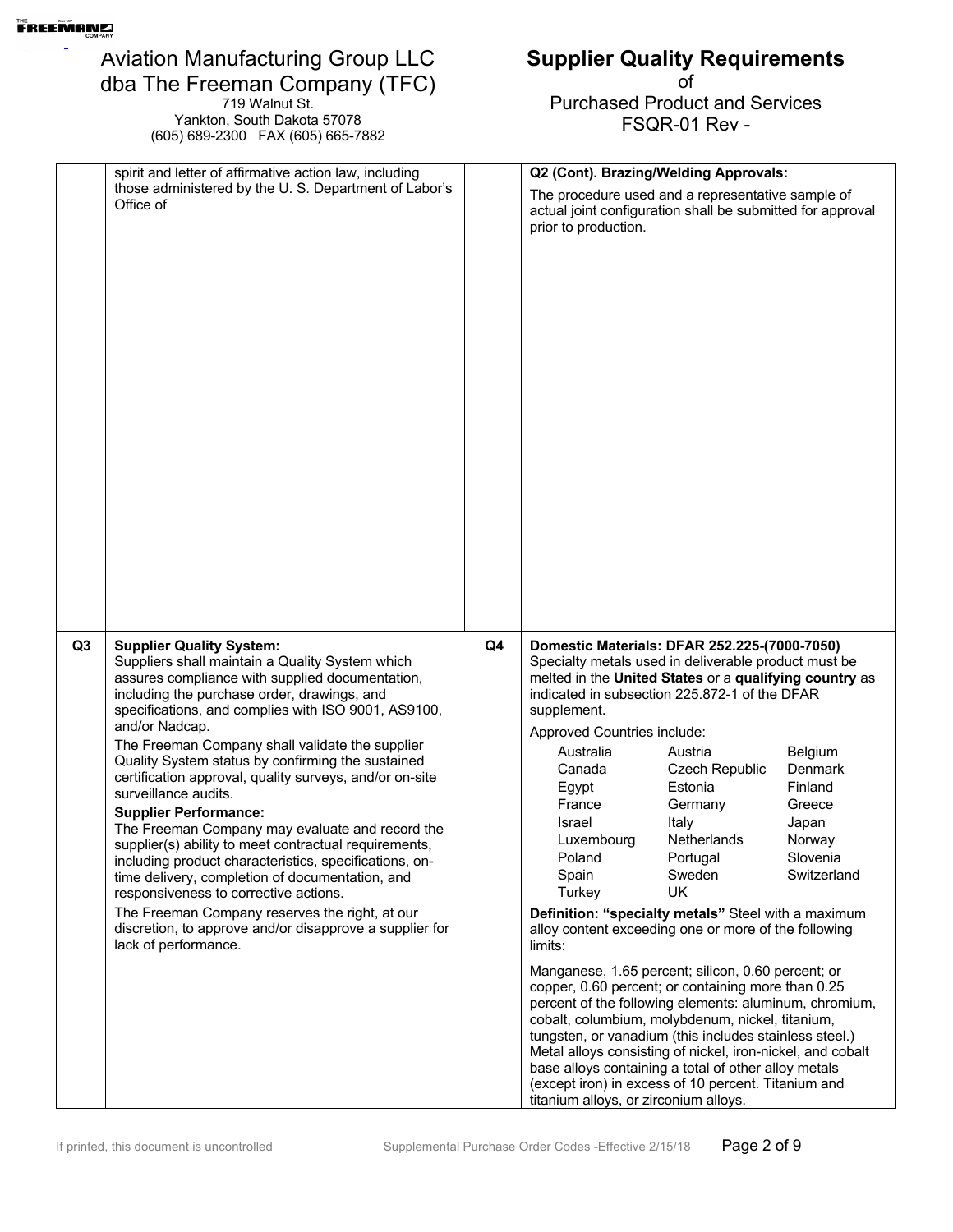719 Walnut St. Yankton, South Dakota 57078 (605) 689-2300 FAX (605) 665-7882

#### **Q5 Certification of Conformance (C of C):** Suppliers shall submit with each shipment a legible, typed or printed, reproducible Certified statement (C of C) that items listed thereon comply fully with all purchase order and specification requirements. The C of C shall bear: the supplier name, authorizing signature with title, date, purchase order number, line item number, part number, revision, and quantity. Additionally, the supplier must specify whether parts involved in a nonconformance were reworked or replaced, and subsequently re-inspected. **Functional Test Reports:** The supplier shall submit, with each shipment, a report listing actual test results, identifiable to the respective lot of parts or products. **Material Certification (Non-Metals, Commercial, Proprietary):** Material certifications shall be submitted with each shipment. The certification shall bear description of the material, trade name, manufacturer's name; specification number including type, grade, class etc., manufacturer's part number, batch, and heat lot number if applicable. **Chemical and Physical Test Reports (Raw Material):** Chemical and physical test reports shall be submitted for each shipment and include: a) Batch, heat, or lot number. b) The material specification and revision. c) Certification of the composition to within acceptable limits where MIL reports are not available. (Metals require specific values of composition.) **Q6 Q6a Nondestructive Testing (NDT): (See Q2)**  Nondestructive testing shall be performed in accordance with Nadcap approved procedures. The supplier's facility and test personnel shall have approval from Nadcap prior to performing the required tests. A copy of approved procedures shall be kept on file at all times. Suppliers are responsible to ensure revisions to these procedures are approved per the internal quality system requirements. Each shipment of materials must be accompanied by a certified test report for each test performed. The reports shall specify the test performed, the specification, specification revision, test method(s) used, approved test procedure with number and revision, and the acceptance criteria utilized. Operators performing NDT shall be properly qualified and certified. Their certification shall include: a) Their name typed or printed. b) Organizational tile. c) Signature of the authorized representative. d) Part number. e) Heat (as applicable) and purchase order number. f) Identification of the material. g) Revision and date. **Approved Sources:** The Freeman Company' customers require all process to be performed by approved sources. The Freeman Company' purchase order shall specify the customer for the product being manufactured to identify approved subtier sources. The supplier may contact the The Freeman Company buyer for questions regarding approved sources. **Q7 First Piece Inspection:** First piece inspection shall be approved by The Freeman Company on any new production run. **First Article Inspection Reports:** A First Article part shall be inspected for a first production run, or when the manufacturing method has changed, or when the print revision has changed. The first article part shall be clearly identified and FAIR documentation reported in accordance with AS9102 (current rev). This shall list all characteristics listed on the Drawing, Drawing List (DL), Parts List (PL), Picture Sheet Data List (PSDL), etc including drawing notes, tolerance limits, dimensions, and material requirements and imbedded spec requirements. This report and the ballooned print(s) shall remain on file for audit or submittal when requested. **Q8** PMA product not allowed unless specifically flowed as an exemption on the Purchase Order **Q9 Tensile Coupons:**  Representative samples of materials used to produce hardware, in final heat-treated condition, shall remain on file and a certification sent with each shipment identifying the heat the heat lot of the sample, Samples shall be in accordance with ASTM-E-8 unless otherwise specified.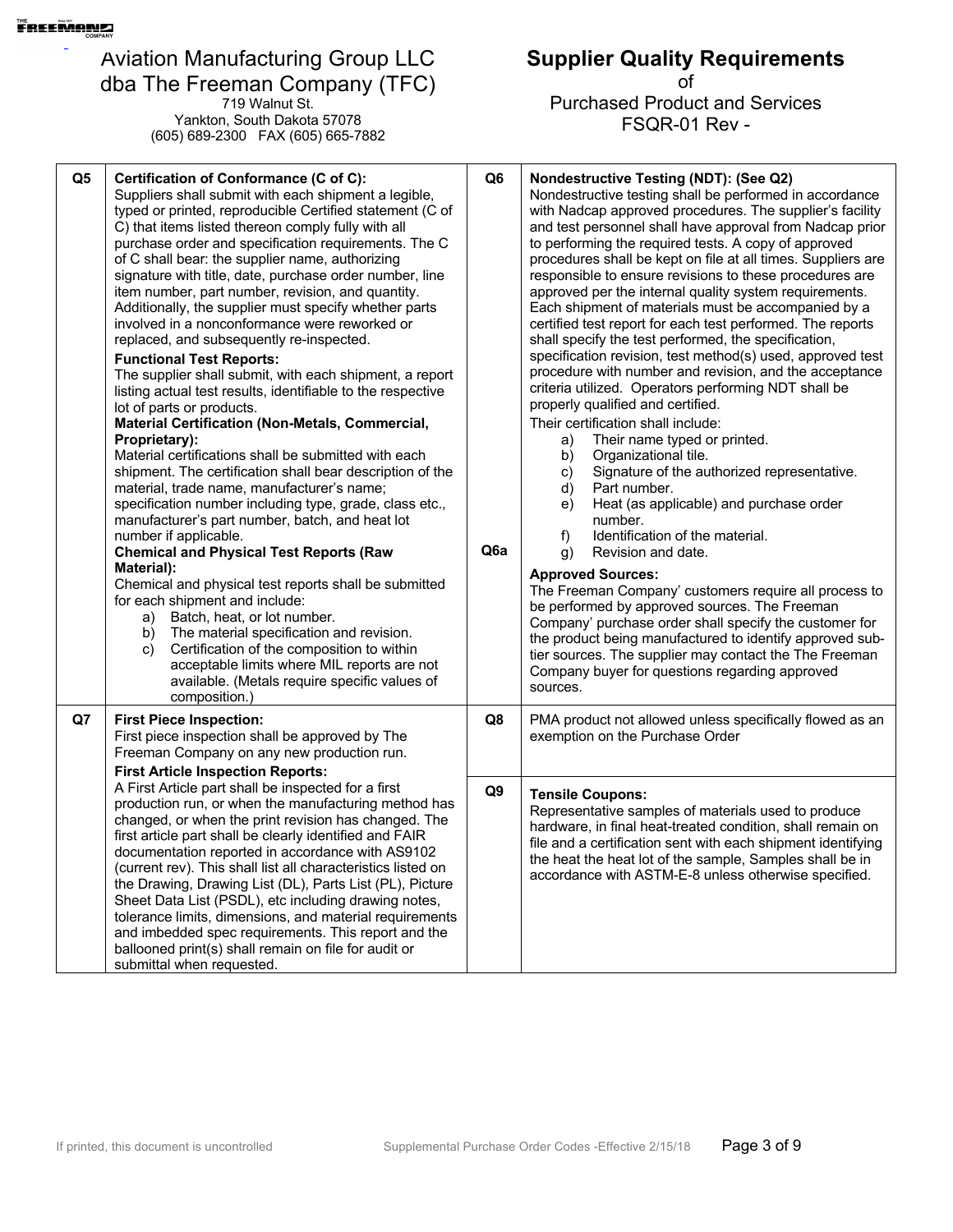719 Walnut St. Yankton, South Dakota 57078 (605) 689-2300 FAX (605) 665-7882

# **Supplier Quality Requirements**

| Q10 | <b>Key Characteristics:</b><br>When applicable, Key Characteristics are specified on<br>the purchase order or the drawing. Data on Key<br>Characteristics shall be collected by the supplier and<br>supplied to The Freeman Company with each<br>shipment. When using a sub-tier supplier this clause<br>shall be flowed down on the supplier's purchase order.                                                                                           | Q11 | <b>Hydrogen Embrittlement Test Report:</b><br>A hydrogen embrittlement test report is required. Report<br>must comply with AMS-QQ-P-416. Fasteners shall pass<br>the stress durability test in accordance with MIL-STD-<br>1312-5, using the external load method. Sufficient<br>external load shall be applied to the fastener to develop<br>an induced load of 75-80% of the minimum tensile<br>strength specified for duration of not less than 72 hours<br>(MIL-STD-783 bolts require the same load, however, the<br>duration period is reduced to 24 hours of test time).<br>Sampling shall be per FF-S-86 Rev E (1) Para. 4.2.3.<br>Fasteners selected for test shall not be submitted for<br>acceptance. Test reports shall be identifiable to the<br>materials submitted and shall include batch, heat, and lot<br>number. (Special Flow Down) |
|-----|-----------------------------------------------------------------------------------------------------------------------------------------------------------------------------------------------------------------------------------------------------------------------------------------------------------------------------------------------------------------------------------------------------------------------------------------------------------|-----|--------------------------------------------------------------------------------------------------------------------------------------------------------------------------------------------------------------------------------------------------------------------------------------------------------------------------------------------------------------------------------------------------------------------------------------------------------------------------------------------------------------------------------------------------------------------------------------------------------------------------------------------------------------------------------------------------------------------------------------------------------------------------------------------------------------------------------------------------------|
| Q12 | <b>Personnel and Training:</b><br>Supplier shall ensure that the personnel involved in the<br>manufacture and inspection of the materials or<br>components are qualified to perform their tasks.<br>Training records shall be made available upon request.<br>This includes eye exams every 12 months for near<br>vision to Snellen 14/18 or better or Jaeger Type 1<br>20/25, and color vision using the required Pseudo<br>chromatic plates or similar. | Q13 | Foreign Object Damage (FOD):<br>Suppliers shall ensure that foreign objects are eliminated<br>from parts prior to shipment. Suppliers shall maintain a<br>FOD program/policy that includes a FOD free<br>environment during machining, manufacturing, assembly,<br>inspection, internal transportation, storage, packaging,<br>and shipment.                                                                                                                                                                                                                                                                                                                                                                                                                                                                                                           |
| Q14 | <b>Mercury Free Certification:</b><br>Product furnished shall be free from contamination by<br>the presence of mercury. Compliance with this<br>requirement shall be certified by the supplier.                                                                                                                                                                                                                                                           | Q15 | <b>Statistical Process Control (SPC):</b><br>When SPC is required, a The Freeman Company<br>approved SPC program shall be used. Control charts on<br>key dimensional characteristics are required with each<br>shipment. (Special Flow Down)                                                                                                                                                                                                                                                                                                                                                                                                                                                                                                                                                                                                           |
| Q16 | <b>Traceability of Furnished Materials:</b><br>Only the material furnished shall be used to satisfy the<br>order. Material substitution is not allowed. Assigned lot<br>numbers and/or serial number shall be maintained and<br>referenced on all documentation as applicable. Drop-<br>shipped materials shall be verified by certification prior<br>to use.                                                                                             | Q17 | <b>Manned Space Flight:</b><br>Materials, manufacturing, and workmanship are to be of<br>the highest standards to ensure astronaut safety. Notify<br>the buyer if the product may be produced of a higher<br>quality than specified in ordering documents: Special<br>Flowdown                                                                                                                                                                                                                                                                                                                                                                                                                                                                                                                                                                         |

| Q18 | <b>Age Controlled Materials:</b><br>Age controlled materials shall conform to applicable<br>specifications and each container shall identify: the<br>manufacturer name, the batch number, storage<br>temperature, compound number, date of manufacture,<br>and the shelf life requirement. | Q19 | <b>Inspection Sampling:</b><br>The Freeman Company may select to sample inspect<br>the product covered by the order. The Freeman<br>Company will reject any lot on the first nonconformity<br>detected (C=0). If sampling inspection is used as means<br>to acceptance, the plan shall be statistically valid, and<br>appropriate for use. The plan shall preclude the<br>acceptance of known defectives in the lot. The supplier<br>shall submit their sampling plan for approval when<br>required. When statistical process control is used for<br>either in-process and/or final inspection it must satisfy<br>AS9101. |
|-----|--------------------------------------------------------------------------------------------------------------------------------------------------------------------------------------------------------------------------------------------------------------------------------------------|-----|---------------------------------------------------------------------------------------------------------------------------------------------------------------------------------------------------------------------------------------------------------------------------------------------------------------------------------------------------------------------------------------------------------------------------------------------------------------------------------------------------------------------------------------------------------------------------------------------------------------------------|
|-----|--------------------------------------------------------------------------------------------------------------------------------------------------------------------------------------------------------------------------------------------------------------------------------------------|-----|---------------------------------------------------------------------------------------------------------------------------------------------------------------------------------------------------------------------------------------------------------------------------------------------------------------------------------------------------------------------------------------------------------------------------------------------------------------------------------------------------------------------------------------------------------------------------------------------------------------------------|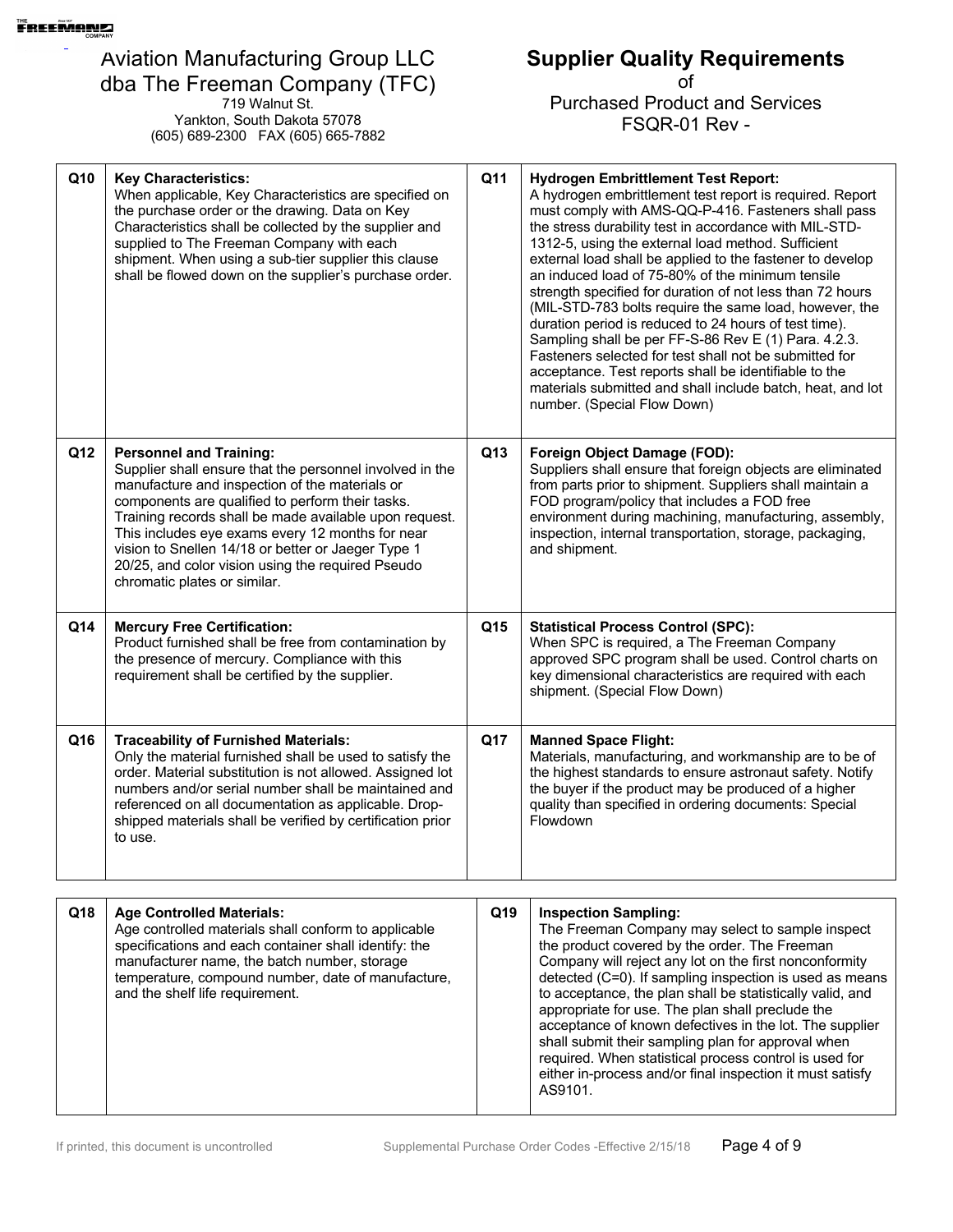719 Walnut St. Yankton, South Dakota 57078 (605) 689-2300 FAX (605) 665-7882 **Supplier Quality Requirements**

| Q20                                                                                                                                                                                                                                                                                                                                                                                                         | <b>Dimensional Inspection Reports:</b><br>A dimensional report is required to ANSI/ASQC Z 1.4<br>AQL for all characteristics of .005 or less total drawing<br>tolerance.<br>Material hardness readings are required. Actual reading<br>as specified on the drawing or purchase order shall be<br>taken and recorded. | Q <sub>21</sub>                                                                                                                                                                                                                                                                                                         | <b>Shipments:</b><br>Complete packing list shall be enclosed with all<br>shipments. Supplier shall mark containers or packages<br>with applicable lifting, loading, and shipping information,<br>purchase order number, item number, dates of<br>shipments, the names and address of the consignor,<br>and consignee. Bill of Lading shall include the purchase<br>order number.                         |
|-------------------------------------------------------------------------------------------------------------------------------------------------------------------------------------------------------------------------------------------------------------------------------------------------------------------------------------------------------------------------------------------------------------|----------------------------------------------------------------------------------------------------------------------------------------------------------------------------------------------------------------------------------------------------------------------------------------------------------------------|-------------------------------------------------------------------------------------------------------------------------------------------------------------------------------------------------------------------------------------------------------------------------------------------------------------------------|----------------------------------------------------------------------------------------------------------------------------------------------------------------------------------------------------------------------------------------------------------------------------------------------------------------------------------------------------------------------------------------------------------|
| Q22                                                                                                                                                                                                                                                                                                                                                                                                         | <b>Right of Inspection:</b><br>The Freeman Company reserves the right to perform<br>any inspection and test deemed necessary to assure<br>product conformance at the supplier's facility.                                                                                                                            | Q <sub>23</sub>                                                                                                                                                                                                                                                                                                         | <b>MRB Authority:</b><br>Supplier is expressly denied MRB authority. Material<br>found out of specification may be scrapped or reworked<br>but not repaired. MRB requests shall be in writing to<br>The Freeman Company' Quality Manager.                                                                                                                                                                |
| Q24                                                                                                                                                                                                                                                                                                                                                                                                         | <b>Calibration System:</b><br>The supplier's calibration system shall conform to the<br>requirements of ANSI/NCSL Z540 at a minimum or<br>accredited to ISO/IEC-17025 Calibration systems and<br>shall be subject to inspection and approval by The<br>Freeman Company Quality Department.                           | Q <sub>25</sub>                                                                                                                                                                                                                                                                                                         | <b>Use of Supplier Devices:</b><br>Gauges, measuring and test devices shall be made<br>available for reasonable use by The Freeman Company<br>when required to determine quality of product. As<br>conditions warrant, supplier's personnel shall be made<br>available for operation of such devices and for product<br>verifications.                                                                   |
| Q26                                                                                                                                                                                                                                                                                                                                                                                                         | <b>Nonconforming Material:</b><br>The Freeman Company Procurement and Quality shall<br>immediately be notified at the discovery of a<br>discrepancy, regardless of when the discrepancy was                                                                                                                          | Q27                                                                                                                                                                                                                                                                                                                     | <b>SDS Sheets:</b><br>Safety data sheets are required.                                                                                                                                                                                                                                                                                                                                                   |
| discovered, either during the processing of the product<br>or after delivery. Nonconforming material shall initially be<br>reported verbally to The Freeman Company' Quality<br>Manager and a written nonconformance report to follow<br>in a timely manner. Further corrective action may be<br>required. Nonconforming material shall be tagged and<br>held until material disposition has been received. | Q28                                                                                                                                                                                                                                                                                                                  | <b>Record Retention:</b><br>Suppliers shall retain quality records of services<br>provided for a minimum of 11 years, or life of contract,<br>whichever is greater. Suppliers shall be able to provide<br>reproducible copies of any requested record within 48<br>hours of a written request from The Freeman Company. |                                                                                                                                                                                                                                                                                                                                                                                                          |
| Q29                                                                                                                                                                                                                                                                                                                                                                                                         | <b>Testing Acceptance:</b><br>Suppliers using acceptance testing as a requirement,<br>shall define and submit for approval the test procedure,<br>test characteristics, and test set-up to comply with the<br>test requirements.                                                                                     | Q30                                                                                                                                                                                                                                                                                                                     | Handling, Packaging, and Delivery:<br>Supplier shall handle and package product to preclude<br>damage during processing. If material is received in a<br>damaged condition it shall be handled as<br>nonconforming material. Supplier shall provide sufficient<br>shipping to meet contracted delivery requirements.<br>Supplier shall package product sufficiently to preclude<br>damage from shipping. |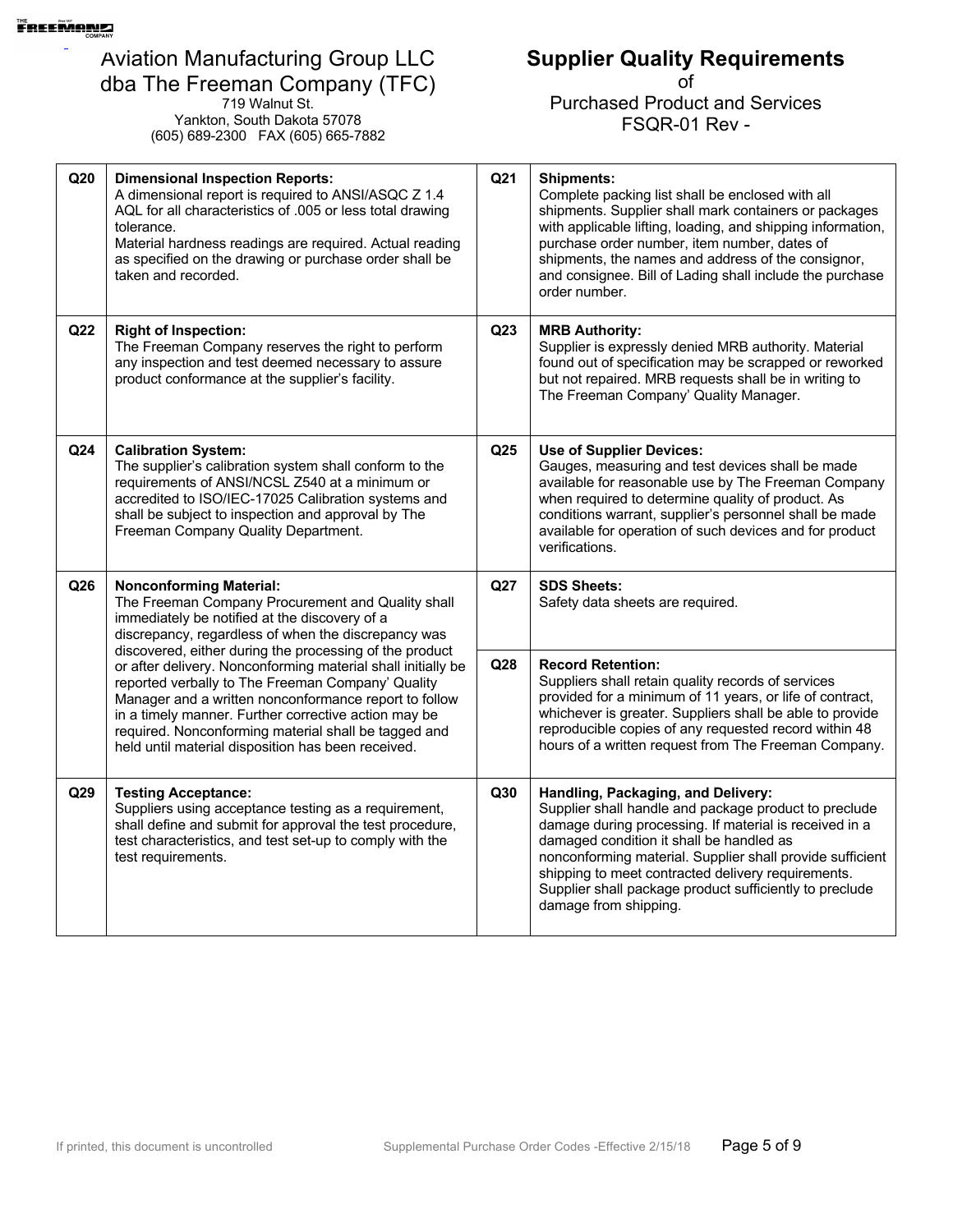719 Walnut St. Yankton, South Dakota 57078 (605) 689-2300 FAX (605) 665-7882

# **Supplier Quality Requirements**

| Q <sub>31</sub> | <b>Handling ESD Sensitive Items:</b><br>ESD items shall be ESD protected and labeled as ESD<br>sensitive. Certifications indicating all items supplied were<br>handled only at certified ESD workstations is required<br>with each shipment, as appropriate.                                                                                                                                              | Q32             | <b>Prohibited Transactions:</b><br>To ensure compliance with U.S. export laws, The<br>Freeman Company does not conduct any business<br>transactions with persons or companies on the "denied<br>persons list" published by the U.S. department of<br>commerce, the "debarred parties list" published by the<br>department of state, and the "specially designated<br>nationals" published by the department of treasury<br>foreign assets control. The Freeman Company expects<br>all its suppliers and sub-contractors to comply with<br>these laws as well. |
|-----------------|-----------------------------------------------------------------------------------------------------------------------------------------------------------------------------------------------------------------------------------------------------------------------------------------------------------------------------------------------------------------------------------------------------------|-----------------|---------------------------------------------------------------------------------------------------------------------------------------------------------------------------------------------------------------------------------------------------------------------------------------------------------------------------------------------------------------------------------------------------------------------------------------------------------------------------------------------------------------------------------------------------------------|
| Q <sub>33</sub> | <b>ITAR / Export Control:</b><br>Mandatory compliance with applicable U.S. export<br>control laws and regulations, including, but not limited to;<br>the Arms Export Control Act, 22 U.S.C.2751-2794; the<br>International Traffic in Arms Regulation (ITAR), 22<br>C.F.R.120; the Export Administration Act, 50<br>U.S.C.app.2401-2420; and the Export Administration<br>Regulations, 15 C.F.R. 730-774. | Q <sub>34</sub> | <b>Certification of Compliance - SEC Conflict Minerals</b><br>Rule:<br>In accordance with U.S. Security and Exchange<br>Commission (SEC) Conflict Mineral Final Rule (which<br>added section 13.p. to Section 1502 of the Dodd-Frank<br>Wall Street Reform and Consumer Protection Act,<br>8/22/12), any conflict minerals included in any articles<br>delivered under this order must comply, and you must<br>flow down the SEC Conflict Mineral Final Rule dated<br>8/22/12 to all of your suppliers that furnish any articles                              |
| Q35             | <b>Instrument Calibration:</b><br>Instruments shall be calibrated in accordance with<br>manufacturer's instructions, with traceability to N.I.S.T<br>standards.                                                                                                                                                                                                                                           |                 | that include conflict minerals in any goods sold or<br>furnished to The Freeman Company.                                                                                                                                                                                                                                                                                                                                                                                                                                                                      |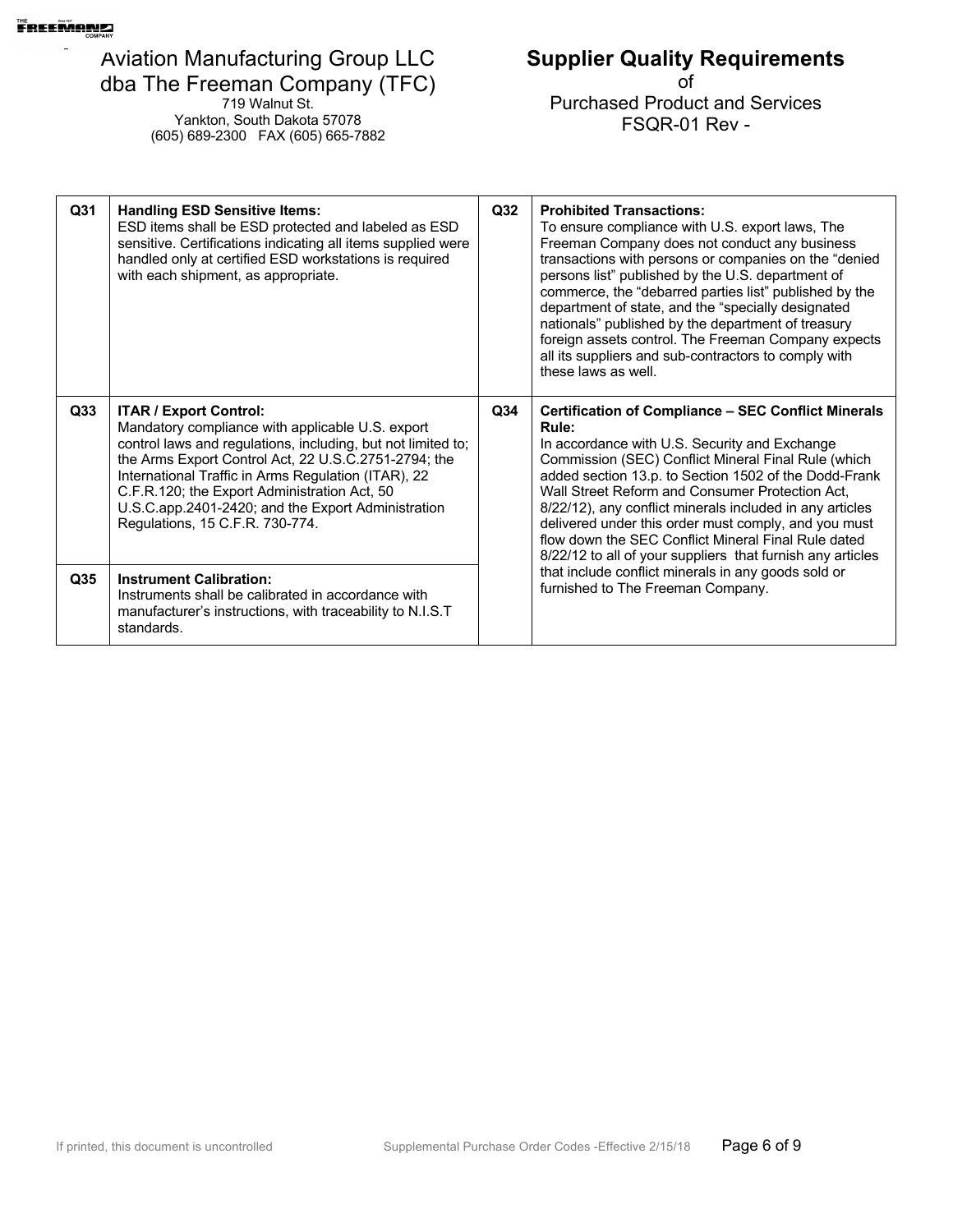719 Walnut St. Yankton, South Dakota 57078 (605) 689-2300 FAX (605) 665-7882

| Q36          | <b>Counterfeit /Unauthorized Parts or Material:</b><br>A "Suspect Part" is a part, including any software or<br>firmware embedded in a part, in which there is an<br>indication by visual inspection, testing, or other<br>information that it may meet the definition of a<br>Fraudulent Part or a Counterfeit Part. A "Fraudulent<br>Part" is any part, including any software or firmware<br>embedded in a part, knowingly misrepresented as<br>meeting required specifications including, without<br>limitation, electronic parts represented as new, or the<br>false identification of grade, serial number, lot number,<br>date code, or performance characteristics. A "Counterfeit<br>Part" is a part, including any software or firmware<br>embedded in a part, that has been represented,<br>identified, or marked as genuine, but has been<br>confirmed to be a copy, imitation, or substitute that was<br>(a) without legal right to do so, and (b) with<br>created<br>intent to mislead, deceive, or defraud. Suspect Parts,<br>Fraudulent Parts, and Counterfeit Parts are referred to<br>collectively as "Unauthorized Parts".<br>Promptly, upon TFC discovering that Supplier has<br>delivered to TFC a Good that is or contains an<br>Unauthorized Part ("Contaminated Good"), The<br>Freeman Company will impound such Contaminated<br>Good and provide Notice to Supplier of such action.<br>Promptly, upon Supplier discovering said Supplier has<br>delivered to The Freeman Company a Contaminated<br>Good, Supplier will provide Notice to TFC of same. | Q37             | <b>Compliance with Environmental, Health and Safety</b><br>Laws:<br>Supplier will comply with all applicable national, EU,<br>state/provincial and local environmental, health and<br>safety laws, regulations or directives. Additionally,<br>Supplier shall have a management system dedicated to<br>compliance with applicable environmental, health, and<br>safety laws and regulations to ensure a safe working<br>environment for their employees and responsible care<br>of materials to prevent a negative impact on the<br>environment.<br>Upon request, in form and substance satisfactory to<br>enable TFC to meet its compliance obligations with<br>regard to Regulation (EC) No. 1907/2006 ("REACH") or<br>similar laws or regulations identified by TFC. Supplier<br>will provide TFC with complete information regarding<br>the chemical composition (substances, preparations,<br>mixtures, alloys or goods) of any Goods supplied under<br>this Contract or a Purchase Order including all safety<br>information required under REACH and information<br>regarding the registration or preregistration status of<br>any Goods pursuant to REACH within 45 days of<br>receiving such request. Supplier agrees that it will<br>include any TFC "Identified Use" in its REACH<br>registrations or applications for Authorization, unless<br>Supplier provides Notice to TFC that it rejects such<br>Identified Use in order to protect human health or the<br>environment and specifies the reason for such rejection.<br>In such case, TFC will have the right to terminate any<br>applicable Purchase Order without incurring any costs<br>or damages.<br>Additionally. Supplier shall inform TFC upon request,<br>current Goods status with regards to the use of<br>materials identified in Article 4.1 of the European<br>Parliament Directive 2011/65/EU ("RoHS Directive") as |
|--------------|--------------------------------------------------------------------------------------------------------------------------------------------------------------------------------------------------------------------------------------------------------------------------------------------------------------------------------------------------------------------------------------------------------------------------------------------------------------------------------------------------------------------------------------------------------------------------------------------------------------------------------------------------------------------------------------------------------------------------------------------------------------------------------------------------------------------------------------------------------------------------------------------------------------------------------------------------------------------------------------------------------------------------------------------------------------------------------------------------------------------------------------------------------------------------------------------------------------------------------------------------------------------------------------------------------------------------------------------------------------------------------------------------------------------------------------------------------------------------------------------------------------------------------------------------------------------------------|-----------------|-----------------------------------------------------------------------------------------------------------------------------------------------------------------------------------------------------------------------------------------------------------------------------------------------------------------------------------------------------------------------------------------------------------------------------------------------------------------------------------------------------------------------------------------------------------------------------------------------------------------------------------------------------------------------------------------------------------------------------------------------------------------------------------------------------------------------------------------------------------------------------------------------------------------------------------------------------------------------------------------------------------------------------------------------------------------------------------------------------------------------------------------------------------------------------------------------------------------------------------------------------------------------------------------------------------------------------------------------------------------------------------------------------------------------------------------------------------------------------------------------------------------------------------------------------------------------------------------------------------------------------------------------------------------------------------------------------------------------------------------------------------------------------------------------------------------------------------------------------------------------------------------------------|
|              |                                                                                                                                                                                                                                                                                                                                                                                                                                                                                                                                                                                                                                                                                                                                                                                                                                                                                                                                                                                                                                                                                                                                                                                                                                                                                                                                                                                                                                                                                                                                                                                |                 | that RoHS Directive is updated from time to time, or<br>similar laws or                                                                                                                                                                                                                                                                                                                                                                                                                                                                                                                                                                                                                                                                                                                                                                                                                                                                                                                                                                                                                                                                                                                                                                                                                                                                                                                                                                                                                                                                                                                                                                                                                                                                                                                                                                                                                             |
| Q37<br>Cont. | regulations identified by TFC, restricting the use of<br>hazardous materials in other jurisdictions.<br>Goods will not include any of the restricted chemicals set<br>forth in the Montreal Protocol on ozone-depleting<br>substances.<br>Supplier shall avoid the use of hazardous materials in<br>the Goods provided to TFC including but not limited to<br>Persistent Bio accumulative Toxic (PBT) substances,<br>Persistent Organic Pollutants (POPs) (e.g. PCBs,<br>mercury, certain insecticides-DDT, Chlordane, etc.),<br>Carcinogens (known or suspected), Mutagens,<br>Radioactive Materials, Reproductive toxins, Beryllium,<br>Hexavalent Chromium, Asbestos or other respirable<br>fibers, Ozone depleting substances, Brominated flame<br>retardants, or Nanoparticles.<br>Supplier will be responsible for all costs and liabilities for<br>or relating to the disposal and/or recycling of Supplier's<br>materials, waste and products.                                                                                                                                                                                                                                                                                                                                                                                                                                                                                                                                                                                                                         | Q <sub>38</sub> | <b>Notice of Delay:</b><br>When anything delays, threatens to delay, or<br>permanently delays the timely performance of this<br>Contract or a Purchase Order, Supplier must<br>immediately provide Notice to TFC in writing of all<br>relevant information with respect to such delay,<br>including but not limited to the reasons for the potential<br>delay and Supplier's short-term and long-term<br>mitigation actions to avoid any supply disruption. In the<br>event there is a shortage of Goods for any reason,<br>Supplier will grant TFC first priority for manufacturing of<br>the Goods, shipments and any available Goods.<br>Supplier is responsible for all mutually agreed costs<br>incurred by TFC as a result of Supplier's delayed or<br>missed delivery.                                                                                                                                                                                                                                                                                                                                                                                                                                                                                                                                                                                                                                                                                                                                                                                                                                                                                                                                                                                                                                                                                                                       |

**Supplier Quality Requirements** of Purchased Product and Services FSQR-01 Rev -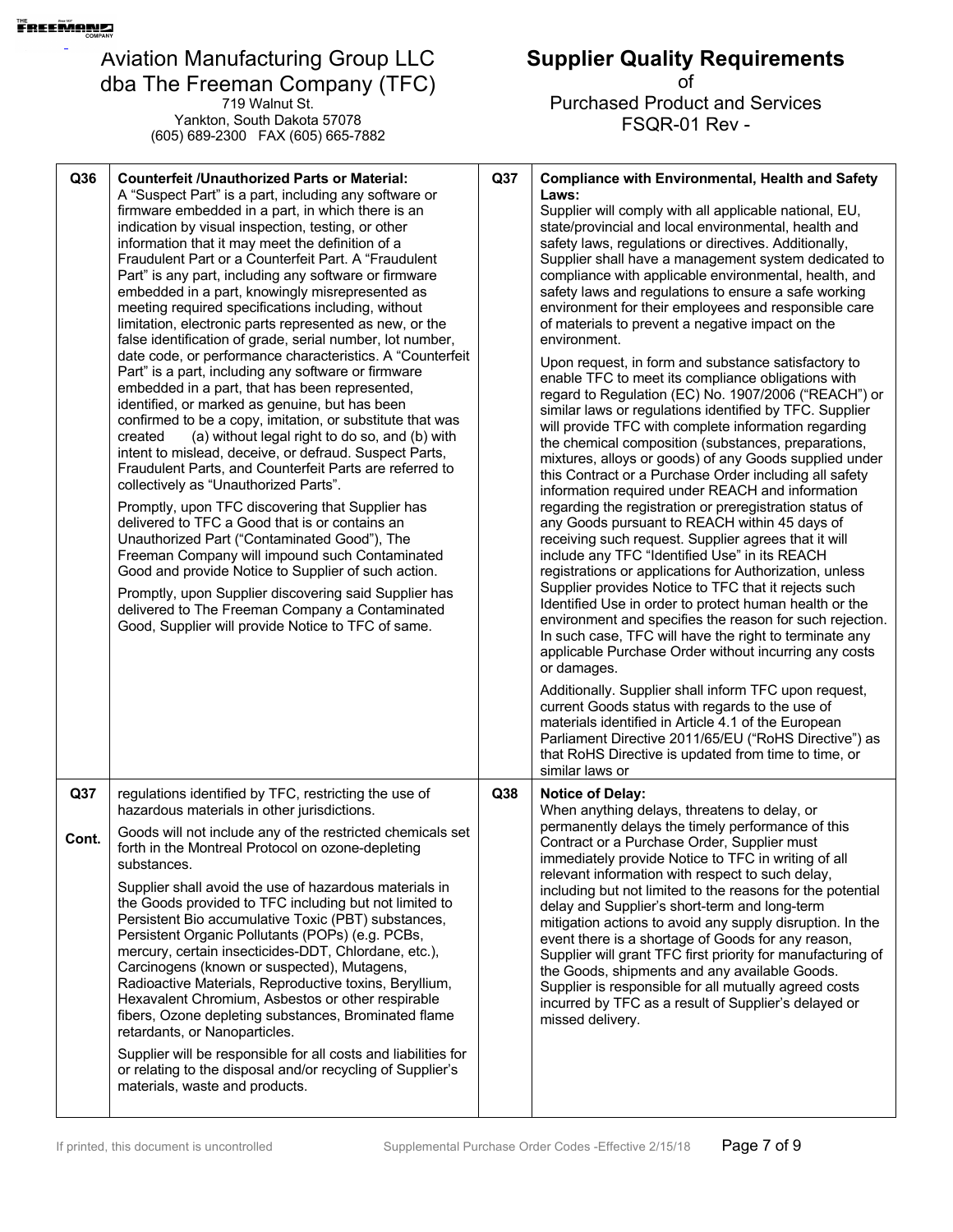719 Walnut St. Yankton, South Dakota 57078 (605) 689-2300 FAX (605) 665-7882

### **Supplier Quality Requirements**

of Purchased Product and Services FSQR-01 Rev -

| Q39 | <b>Changes:</b><br>TFC may, by providing Notice to Supplier, direct<br>changes in the drawings, specifications, method of<br>shipment or packing, quantity, or time or place of<br>delivery of the Goods; reschedule the services; or<br>require additional or diminished services. Only<br>authorized TFC procurement representatives may issue<br>changes to the Purchase Order.                                                                                                                                                                                                                                                                                                                                                                                                                                                                                                                                                                                                                                                                                                                                                                                                                                                                                                                                                                                                                      | Q40 | Process, Site, Source or Material Changes:<br>The Supplier will provide Notice to TFC of any potential<br>changes to the program, Goods, or schedule promptly<br>as it becomes aware of them.<br>Supplier will be responsible for any and all mutually<br>agreed costs incurred as a result of changes<br>implemented by Supplier. |
|-----|---------------------------------------------------------------------------------------------------------------------------------------------------------------------------------------------------------------------------------------------------------------------------------------------------------------------------------------------------------------------------------------------------------------------------------------------------------------------------------------------------------------------------------------------------------------------------------------------------------------------------------------------------------------------------------------------------------------------------------------------------------------------------------------------------------------------------------------------------------------------------------------------------------------------------------------------------------------------------------------------------------------------------------------------------------------------------------------------------------------------------------------------------------------------------------------------------------------------------------------------------------------------------------------------------------------------------------------------------------------------------------------------------------|-----|------------------------------------------------------------------------------------------------------------------------------------------------------------------------------------------------------------------------------------------------------------------------------------------------------------------------------------|
| Q41 | <b>Application of Acceptance Authority Media (AAM):</b><br>Seller shall comply with the AS/EN/JISQ 9100<br>requirements and 14CFR Part 21.2 regarding the<br>application of the Acceptance Authority Media (AAM)<br>requirements.<br>Seller shall, within its organization and its supply chain,<br>ensure that the use of AAM is clearly defined within its<br>Quality Management System (QMS).<br>Seller shall, upon Freeman and/or Boeings request, be<br>able to demonstrate evidence of communication to its<br>employees and to its supply chain; use of AAM must be<br>considered as a personal warranty of compliance and<br>conformity.<br>Seller shall maintain compliance to the AAM<br>requirements by assessing its process and supply chain<br>as part of its internal audit activities. The areas of focus<br>of this assessment shall include but not limited to:<br>• Authority Media Application Errors (i.e. Omission,<br>Typos, Legibility, etc.)<br>• Authority Media Application Untimely Use (i.e.<br>Documentation is not completed as planned,<br>"Stamp/Sign as you go", etc.)<br>• Authority Media Application Misrepresentation (i.e.,<br>uncertified personnel, Falsification of documentation,<br>Work not performed as planned, etc.)<br>• Authority Media Application Training Deficiencies (i.e.<br>Ethics, Culture awareness, Proper Use of authority<br>media, etc.) |     |                                                                                                                                                                                                                                                                                                                                    |

# **Supplier Quality Clause Matrix**

| <b>Distributor</b>                | Q1, Q3, Q5, Q6a, Q8, Q13, Q14, Q18, Q19, Q21, Q22, Q23, Q25, Q26, Q27, Q28, Q30,<br>Q31, Q32, Q33, Q34, Q36, Q38, Q40, Q41                                                                  |
|-----------------------------------|---------------------------------------------------------------------------------------------------------------------------------------------------------------------------------------------|
| <b>Manufacture Source Control</b> | Q1, Q2, Q3, Q4, Q5, Q6, Q6a, Q7, Q10, Q12, Q13, Q14, Q16, Q17, Q18, Q19, Q20,<br>Q21, Q22, Q23, Q24, Q25, Q26, Q27, Q28, Q29, Q30, Q31, Q32, Q33, Q34, Q36, Q37,<br>Q38, Q39, Q40, Q41      |
| <b>Manufacture to Print</b>       | Q1, Q2, Q3, Q4, Q5, Q6, Q6a, Q7, Q10, Q12, Q13, Q14, Q15, Q16, Q17, Q18, Q19,<br>Q20, Q21, Q22, Q23, Q24, Q25, Q26, Q27, Q28, Q29, Q30, Q31, Q32, Q33, Q34, Q36,<br>Q37, Q38, Q39, Q40, Q41 |